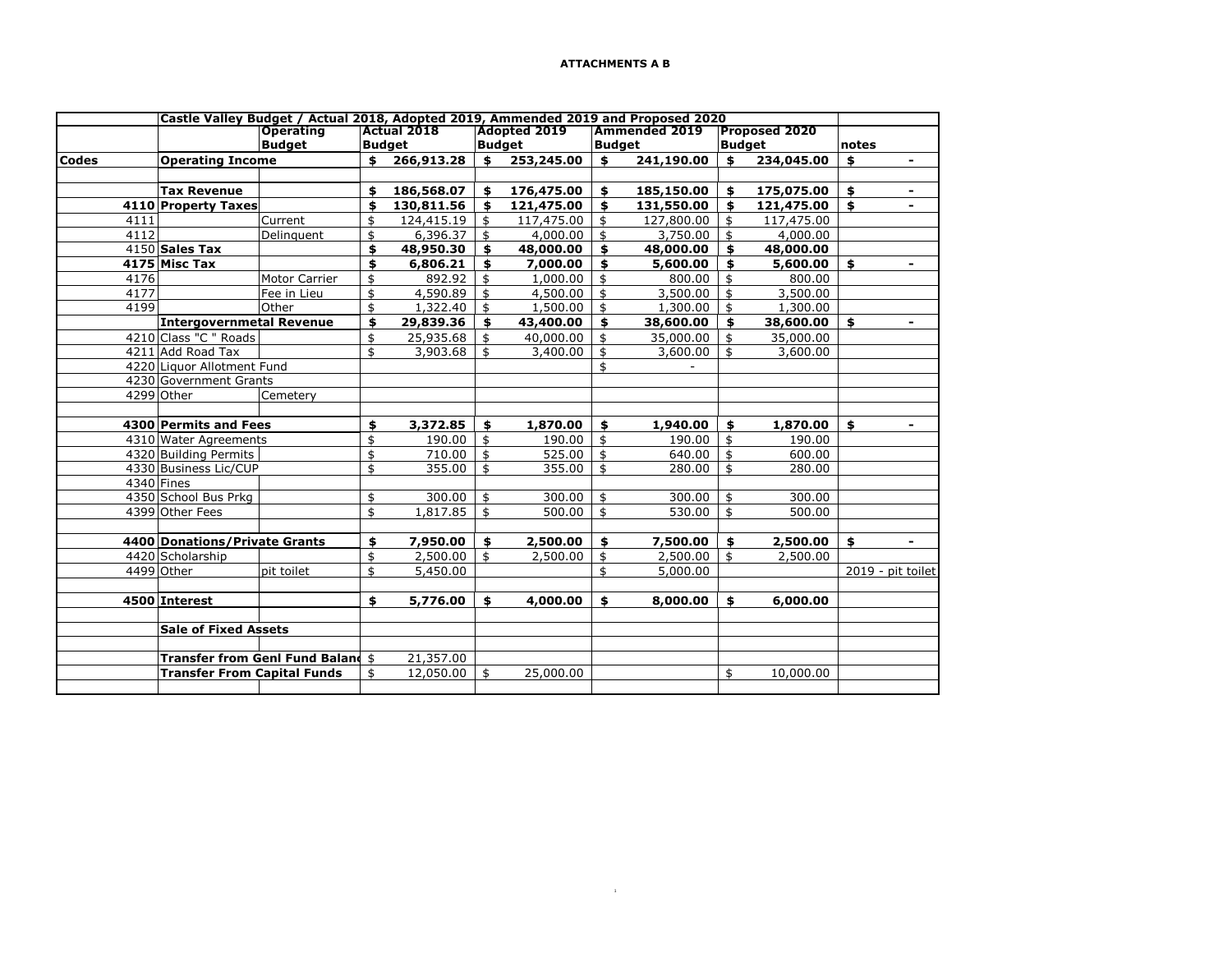|      | <b>Operating Expenses</b>             | \$<br>250,562.01 | S. | 253,245.00             | \$<br>241,190.00 | \$<br>234,045.00 | \$              | $\overline{\phantom{a}}$ |
|------|---------------------------------------|------------------|----|------------------------|------------------|------------------|-----------------|--------------------------|
|      |                                       |                  |    |                        |                  |                  |                 |                          |
|      | 5100 Administration                   | \$<br>72,815.04  | \$ | 68,865.00              | \$<br>64,750.00  | \$<br>74,845.00  | \$              | $\overline{\phantom{a}}$ |
|      | 5110 Payroll & Taxes                  | \$<br>28,492.81  | \$ | 28,940.00              | \$<br>28,940.00  | \$<br>32,500.00  | \$              | $\blacksquare$           |
| 5111 | Clerk                                 | \$<br>22,033.81  | \$ | 22,440.00              | \$<br>22,440.00  | \$<br>26,000.00  |                 |                          |
| 5115 | Mayor                                 | \$<br>6,459.00   | \$ | 6,500.00               | \$<br>6,500.00   | \$<br>6,500.00   |                 |                          |
| 5119 | Other                                 |                  |    |                        |                  |                  |                 |                          |
|      | 5120 Office Expenses                  | \$<br>1,621.07   | \$ | 1,995.00               | \$<br>4,275.00   | \$<br>3,000.00   |                 |                          |
|      | 5125 Public Notice/ Website           | \$<br>1,567.14   | \$ | 1,500.00               | \$<br>1,500.00   | \$<br>1,545.00   |                 |                          |
|      | 5130 Elections                        | \$               | \$ |                        | \$               | \$<br>2,000.00   | \$              |                          |
|      | 5135 Programs/Events                  | \$<br>4,394.00   | \$ | 3,900.00               | \$<br>4,425.00   | \$<br>4,500.00   | \$              | ۰                        |
| 5136 | Scholarship                           | \$<br>2,500.00   | \$ | 2,000.00               | \$<br>2,500.00   | \$<br>2,500.00   |                 |                          |
| 5137 | Clean-Up                              | \$<br>1,894.00   | \$ | 1,900.00               | \$<br>1,925.00   | \$<br>2,000.00   |                 |                          |
| 5139 | Other                                 |                  |    |                        |                  |                  |                 |                          |
|      | 5150 Professional Services            | \$<br>19,004.02  | \$ | 14,130.00              | \$<br>8,810.00   | \$<br>12,200.00  | \$              |                          |
| 5151 | Legal                                 | \$<br>15,154.14  | \$ | $10,000.\overline{00}$ | \$<br>7,000.00   | \$<br>8,000.00   |                 |                          |
| 5152 | Appeal Authority                      | \$<br>1,350.00   | \$ | 1,350.00               | \$               | \$<br>1,350.00   |                 |                          |
| 5153 | Audit                                 | \$<br>1,869.00   | \$ | 1,780.00               | \$<br>1,810.00   | \$<br>1,850.00   |                 |                          |
| 5154 | Database                              | \$<br>630.88     | \$ | 1,000.00               | \$               | \$<br>1,000.00   |                 |                          |
|      | 5160 Dues/Memberships/ Training       | \$<br>2,424.22   | \$ | 2,400.00               | \$<br>1,000.00   | \$<br>2,000.00   |                 |                          |
|      | 5165 Travel                           | \$<br>354.56     | \$ | 700.00                 | \$<br>500.00     | \$<br>800.00     |                 |                          |
|      | 5170 Telephone                        | \$<br>3,916.86   | \$ | 4,100.00               | \$<br>4,100.00   | \$<br>4,300.00   |                 |                          |
|      | 5175 Insurance/ Bonds                 | \$<br>11,040.36  | \$ | 11,200.00              | \$<br>11,200.00  | \$<br>12,000.00  |                 |                          |
|      | 5180 Interlocal Services              |                  |    |                        |                  |                  |                 |                          |
|      | 5199 Other                            | \$               |    |                        |                  |                  |                 |                          |
|      | 5200 Community Bldg/Lot               | \$<br>34,800.79  | \$ | 34,825.00              | \$<br>35,240.00  | \$<br>28,600.00  | \$              | $\blacksquare$           |
|      | 5210 Payroll & Taxes                  | \$<br>5,464.82   | \$ | 7,000.00               | \$<br>5,500.00   | \$<br>8,000.00   |                 |                          |
|      | 5260 Cemetery                         |                  |    |                        |                  |                  |                 |                          |
| 5261 | Payroll                               |                  |    |                        |                  |                  |                 |                          |
| 5269 | Other                                 |                  |    |                        |                  |                  |                 |                          |
|      | 5220 Lease/MBA                        | \$<br>7,375.00   | \$ | 7,250.00               | \$<br>7,250.00   | \$<br>7,125.00   |                 |                          |
|      | 5230 Utilities                        | \$<br>1,572.88   | \$ | 2,000.00               | \$<br>2,150.00   | \$<br>2,000.00   |                 |                          |
|      | 5240 Maintenance Expenses             | \$<br>5,995.69   | \$ | 3,000.00               | \$<br>2,065.00   | \$<br>3,000.00   |                 |                          |
|      | 5241 Equipment for Community Center   | \$<br>6,717.40   | \$ |                        | \$<br>3,900.00   |                  | Radios, printer |                          |
|      | 5280 Road Shed Loan                   | \$<br>7,675.00   | \$ | 7,575.00               | \$<br>7,575.00   | \$<br>7,475.00   |                 |                          |
|      | 5299 Other<br>lot irrigation / rej \$ |                  | \$ | 7,000.00               | \$<br>5,400.00   |                  |                 |                          |
| 5299 | emr / Defribulato \$                  |                  | \$ | 1,000.00               | \$<br>1,400.00   | \$<br>1,000.00   |                 |                          |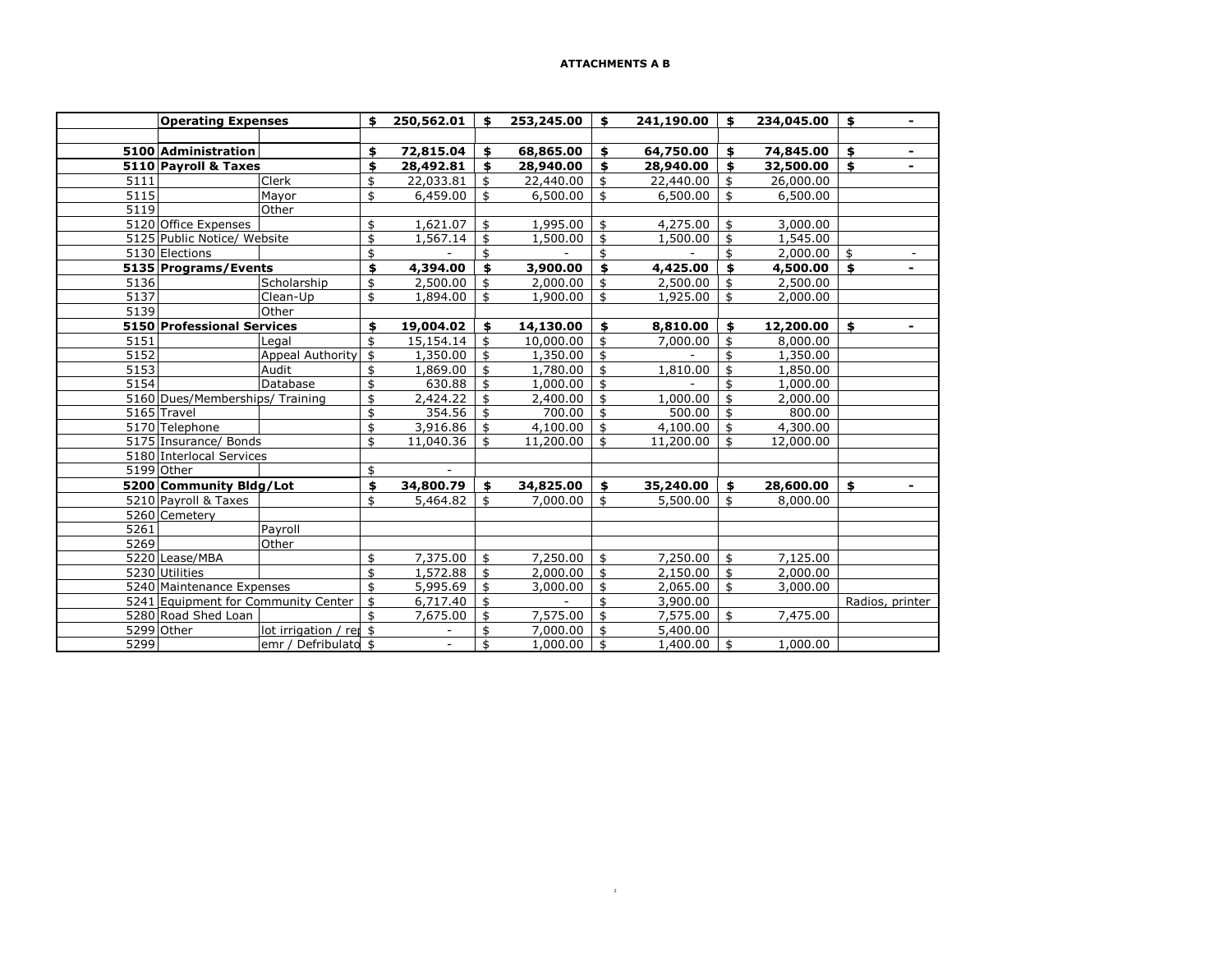|      | 5300 Planning/ Land Use       |                       |    | $11,331.93$ \$ |                    | 7,700.00       | \$            | 12,500.00 | \$                 | 14,000.00 | \$                  |
|------|-------------------------------|-----------------------|----|----------------|--------------------|----------------|---------------|-----------|--------------------|-----------|---------------------|
|      | 5310 Pavroll & Taxes          |                       |    | 11,331.93      | \$                 | 7,200.00       | \$            | 12,500.00 | \$                 | 13,500.00 | \$                  |
| 5311 |                               | Permit Agent          | \$ | 4,685.75       | \$                 | 3,200.00       | \$            | 4,500.00  | \$                 | 5,500.00  |                     |
| 5312 |                               | Clerk                 | \$ | 6,646.18       | \$                 | 4,000.00       | \$            | 8,000.00  | \$                 | 8,000.00  |                     |
|      | 5320 Professional Services    |                       | \$ | $\blacksquare$ | \$                 | 500.00         |               |           | \$                 | 500.00    |                     |
|      | 5330 Studies                  |                       |    |                |                    |                |               |           |                    |           |                     |
|      | 5399 Other                    |                       |    |                |                    |                |               |           |                    |           |                     |
|      | 5400 Water                    |                       | \$ | 21,376.90      | \$                 | 23,355.00      | \$            | 6,700.00  | \$                 | 17,500.00 | \$                  |
|      | 5410 Payroll & Taxes          |                       | \$ | 3,825.63       | \$                 | 3,000.00       | \$            | 1,700.00  | \$                 | 2,000.00  |                     |
|      | 5420 Professional Services    |                       | \$ | 1,347.50       | \$                 | 1,000.00       |               |           | \$                 | 1,000.00  |                     |
|      | 5422 Cemetery Well            |                       | \$ | 12,009.15      | \$                 |                | \$            |           | \$                 |           | \$<br>$\frac{1}{2}$ |
|      | 5421 Water Study              |                       | \$ | $\sim$         | \$                 | 15,000.00      | \$            |           | \$                 | 10,000.00 |                     |
|      | 5499 Other                    | Water monitoring      | \$ | 4,194.62       | \$                 | 4,355.00       | \$            | 5,000.00  | \$                 | 4,500.00  |                     |
|      | 5500 Roads                    |                       | \$ | 95,237.35      | \$                 | 118,500.00     | \$            | 87,000.00 | \$                 | 96,100.00 | \$                  |
|      | 5510 Payroll & Taxes          |                       | \$ | 29,035.70      | \$                 | 40,500.00      | \$            | 38,000.00 | \$                 | 39,100.00 | \$<br>٠             |
| 5511 |                               | Road Supervisor       | \$ | 16,564.74      | \$                 | 24,000.00      | \$            | 24,000.00 | \$                 | 24,500.00 |                     |
| 5512 |                               | Road Staff            | \$ | 12,470.96      | \$                 | 16,500.00      | \$            | 14,000.00 | \$                 | 14,600.00 |                     |
| 5513 |                               | Administrator         |    |                |                    |                |               |           |                    |           |                     |
| 5514 |                               | Training              |    |                | \$                 | 2,000.00       | \$            |           | \$                 | 2,000.00  |                     |
| 5521 |                               | Road Legal            | \$ | 245.00         | $\mathbf{\hat{S}}$ | 1,000.00       | \$            | $\sim$    | \$                 | 1,000.00  |                     |
| 5520 |                               |                       |    |                |                    |                |               |           |                    |           |                     |
|      | 5530 Road Equipment           |                       | \$ | 39,883.67      | \$                 | 62,000.00      | \$            | 40,600.00 | \$                 | 52,000.00 | \$                  |
| 5531 |                               | Fuel Oil/ Supplies \$ |    | 6,611.86       | \$                 | $7,000.00$ \$  |               | 10,000.00 | \$                 | 10,000.00 |                     |
| 5532 |                               | Maintenance/Rei \$    |    | 11,984.88      | \$                 | $13,000.00$ \$ |               | 12,000.00 | \$                 | 13,000.00 |                     |
| 5533 |                               | Equipment/Tools \$    |    | $12,235.65$ \$ |                    | $22,000.00$ \$ |               | 4,500.00  | $\mathbf{\hat{S}}$ | 10,000.00 |                     |
|      | 5534 Leased Equipment         |                       | \$ | 9,051.28       | - \$               | $20,000.00$ \$ |               | 14,100.00 | $\mathbf{\hat{z}}$ | 19,000.00 |                     |
|      | 5540 Road Maintenance/ Repair |                       | \$ | 26,072.98      | \$                 | 13,000.00      | \$            | 8,400.00  | \$                 | 2,000.00  | \$<br>۰             |
| 5541 |                               | Contractors           | \$ | 47.12          | \$                 | 2,000.00       | \$            | 750.00    | \$                 | 2,000.00  |                     |
| 5542 |                               | <b>Weed Control</b>   |    |                |                    |                |               |           |                    |           |                     |
|      |                               | Other- seal equip     |    |                |                    |                |               |           |                    |           |                     |
|      | 5543 Castle Valley Drive      |                       |    |                |                    |                |               |           |                    |           |                     |
|      | 5544 Shafer                   | Payroll               | \$ | 18,528.86      | $\frac{1}{2}$      | 1,000.00       | $\frac{1}{2}$ | 200.00    |                    |           |                     |
| 5549 |                               | other / shafer        | \$ | 7,497.00       | \$                 | $10,000.00$ \$ |               | 7,450.00  |                    |           |                     |
|      | 5599 Other                    | CVD / chip sealing    |    |                |                    |                |               |           |                    |           |                     |
|      | <b>Transfers</b>              |                       | \$ | 15,000.00      | \$                 |                | \$            | 35,000.00 | \$                 | 3,000.00  | \$                  |
|      | <b>To General Fund</b>        |                       |    |                |                    |                |               |           |                    |           |                     |
|      | To Capital Fund               |                       | \$ | 5,000.00       |                    |                | \$            | 15,000.00 | \$                 | 3,000.00  |                     |
|      | To Capital Fund/Roads         |                       | \$ | 10,000.00      |                    |                | \$            | 20,000.00 |                    |           |                     |
|      |                               |                       |    |                |                    |                |               |           |                    |           |                     |
|      | <b>SURPLUS</b>                |                       | \$ | 16,351.27      | \$                 |                | \$            |           | \$                 |           | \$<br>۰             |
|      |                               |                       |    |                |                    |                |               |           |                    |           |                     |